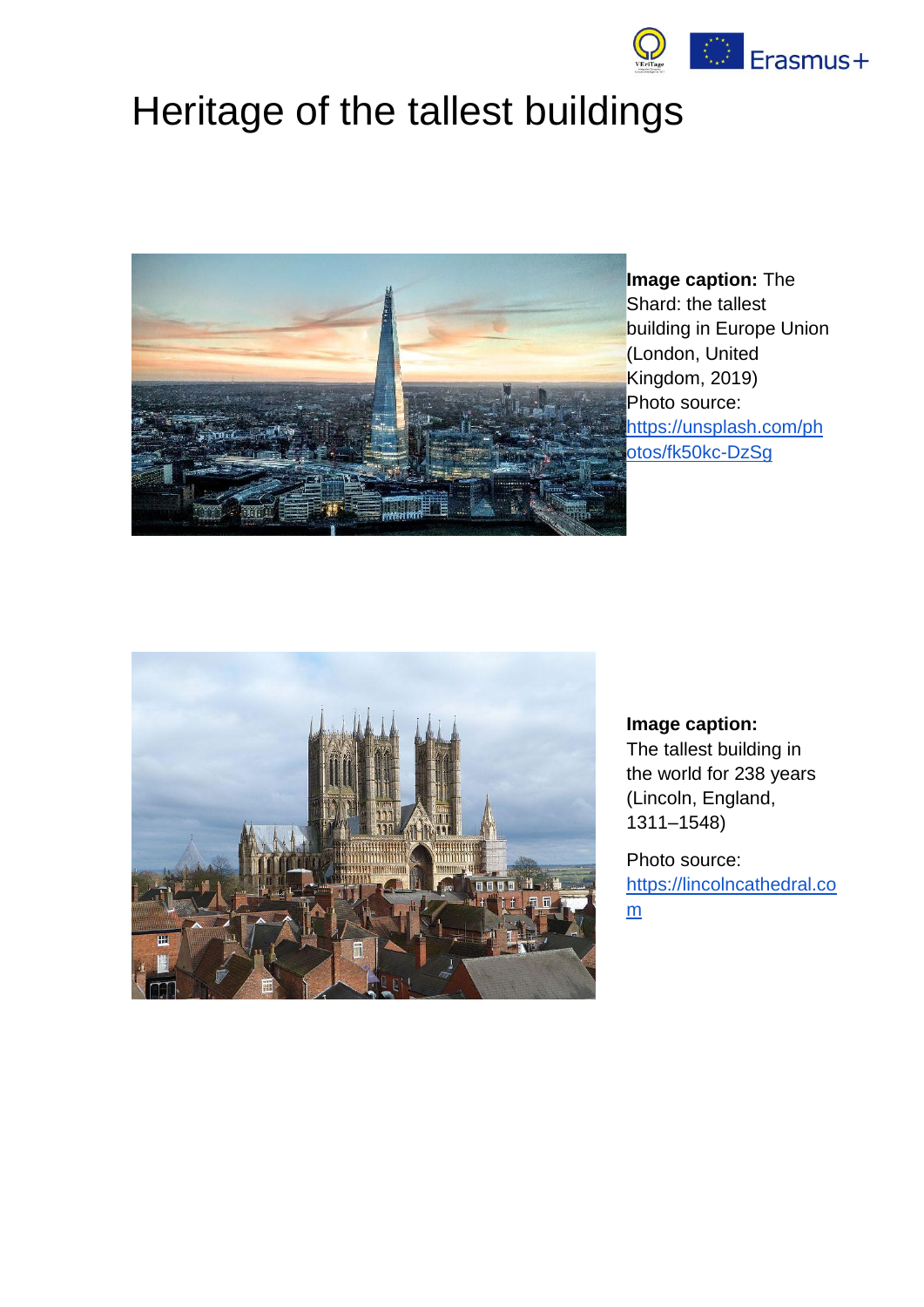

## CONTENT

| <b>General overview</b>                              | 3              |
|------------------------------------------------------|----------------|
| Tall, taller, the tallest. Activity overview         | $\overline{4}$ |
| Activity 1 "Tallest in Europe. Tour around"          | 5              |
| Activity 2 "Tallest in Europe. The lost puzzle part" | 8              |
| Activity 3 "New meets old"                           | 11             |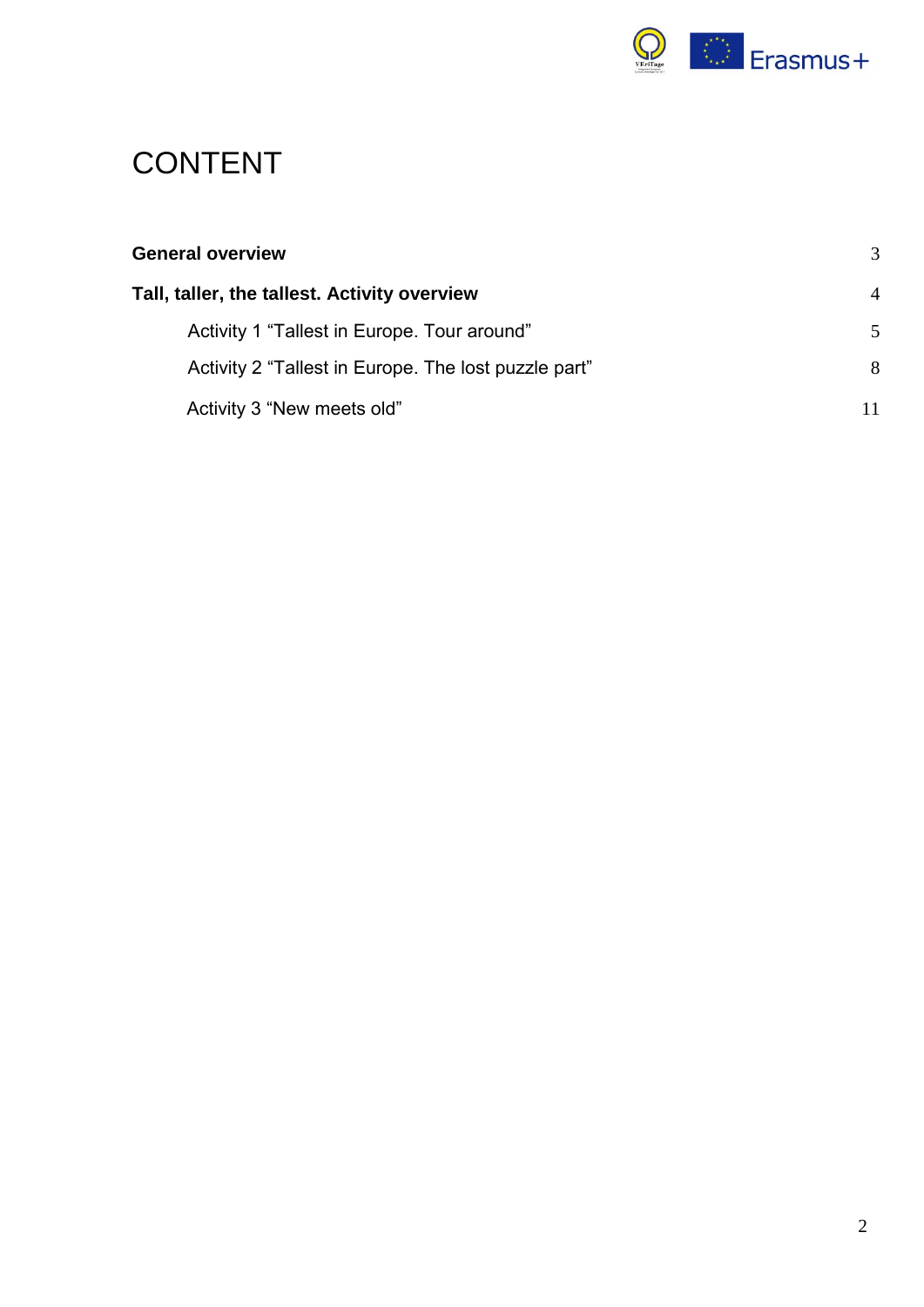

## <span id="page-2-0"></span>General overview

Men have been trying to touch the sky since the dawn of time. Living in tall buildings has actually become synonymous with being at the top of the social order. Even when looking at the Egyptian pharaohs, it's quite obvious that they believed "the taller, the better". The truth of this statement is not lost on the current generation, where skyscrapers were initially meant for commercial vanity, rather than cultural significance. For centuries and right up until 1901, the tallest buildings in the world were always either a church or cathedral. (source[:](https://www.scienceabc.com/eyeopeners/from-pyramids-to-skyscrapers-history-of-the-tallest-buildings.html) [https://www.scienceabc.com/eyeopeners/from-pyramids-to](https://www.scienceabc.com/eyeopeners/from-pyramids-to-skyscrapers-history-of-the-tallest-buildings.html)[skyscrapers-history-of-the-tallest-buildings.html\)](https://www.scienceabc.com/eyeopeners/from-pyramids-to-skyscrapers-history-of-the-tallest-buildings.html)

The Council on Tall Buildings and Urban Habitat [\(CTBUH\)](http://www.archdaily.com/tag/ctbuh) has developed their own system for classifying tall buildings, measuring from the "level of the lowest, significant, open-air, pedestrian entrance to the architectural top of the building, including spires, but not including antennae, signage, flag poles or other functional-technical equipment." Using this system more than 3,400 buildings have been categorized as over 150 meters tall. (Source[:](https://www.archdaily.com/779178/these-are-the-worlds-25-tallest-buildings) [https://www.archdaily.com/779178/these-are-the-worlds-25-tallest-buildings\)](https://www.archdaily.com/779178/these-are-the-worlds-25-tallest-buildings)

Today, going through the list of these tallest buildings, we can notice that the one's in Europe are not the world leaders by height – the top of this list belongs to Asia and North America continents. There can be some explanations and reasons for this – the urban situation of the city, social and economic factors. For example, in the end 19th century, with the construction of several very high-rise hotels in London (one of the largest hotels in the world, the Grand Midland at the time), the idea of builders to design a tall building was criticized by the administration of Queen Victoria. Concerns were raised because of the aesthetics and firefighting requirements of these buildings. As a result, regulations were adopted and used to be applied to limit the height of buildings, with some exceptions until 1950. For similar reasons, in the first half of the XXth century, high-rise construction was also constrained in other European cities. Various offers, such as Plan Voisin by Le Corbiuze, one of the earliest proponents of skyscrapers, made public in 1925, draw an idea to reconstruct the center of Paris - to demolish the old city, except for the most important buildings, and to reclaim the area with newly skyscrapers with planted area around, demonstrated the trends, but not the real practice. So, at a time, when Europe architects were taking their first steps to height, constrained by traditions and government regulations, the real skyscrapers being built in the US were competing against each other to set new records. As a result, most European cities today have tall buildings as exception, stand-alone objects, not world high-altitude contestants.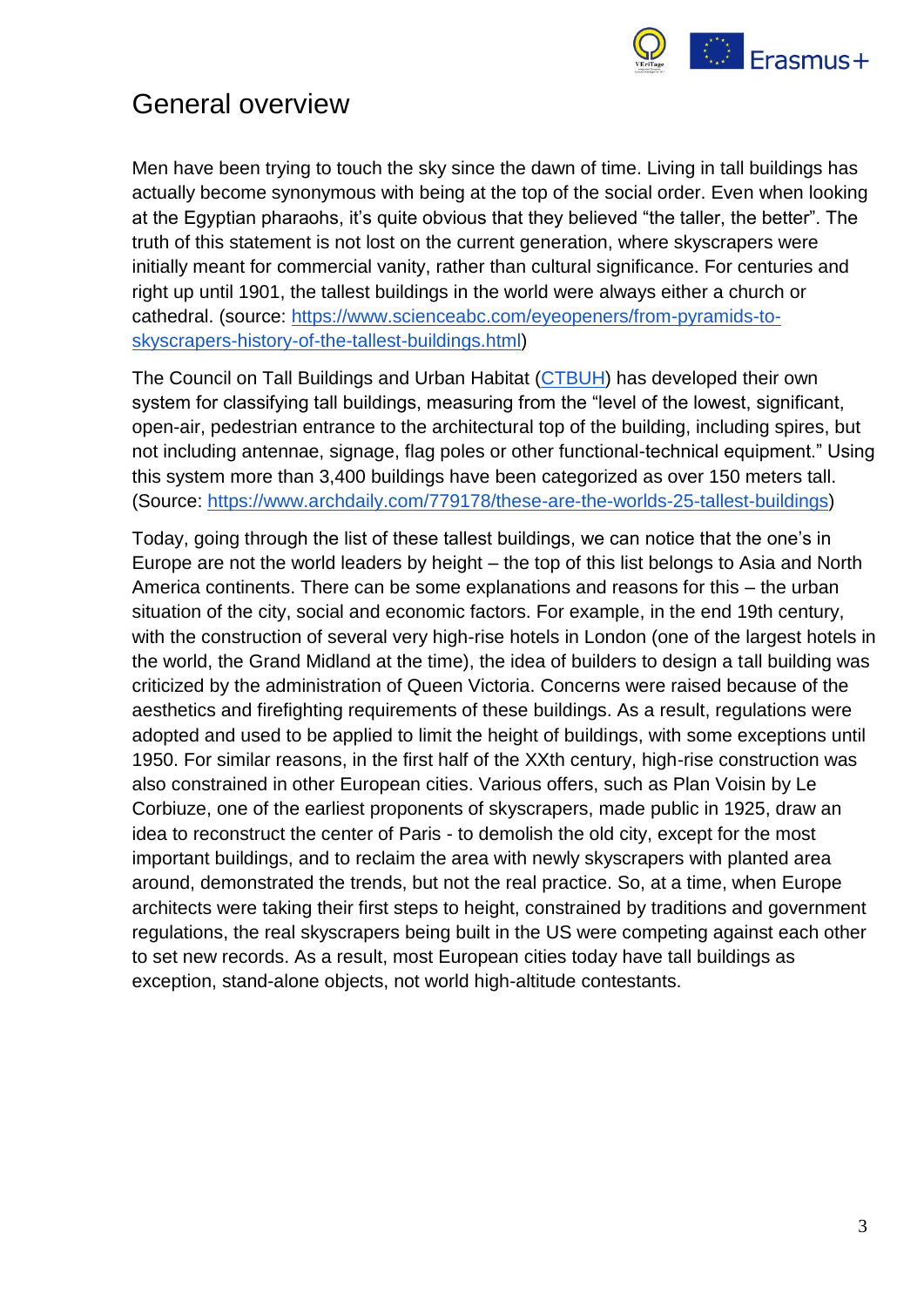

# <span id="page-3-0"></span>Tall, taller, the tallest. Activity overview

The aim of this exercise – encourage students to deepen the knowledge about the longstanding architectural heritage sites – churches, widely known because of their height. The analysis of this topic, which is divided into 3 activities, aims to help to improve student's analytical skills, the skills of planning by use of digital technologies and the skills for the data and/or idea presentation. The first activity will invite students to plan the trip around the highest churches in Europe. This activity also could be developed with additional tasks, agreed upon the goals of the lesson – present history of the building, architectural style of it or even fuel consumption by plan to visit them by car. The second activity aims to encourage students to take a closer look and be aware of the visual exclusivity of these buildings. Students will also be able to present their impressions and opinion about these cultural heritage sites using the knowledge and skills gained in the previous exercises of this workbook (e.g. Inside the visual arts). The last – third activity of this exercise aims to broaden the area of interest of the students including modern buildings and invites students to think over both of the groups – old and new buildings – why are they interesting, what arguments they can formulate and provide for this. This activity also provides the possibility to integrate the topic into the math related subjects by planning the length of the trip.

What impact the evolution of technology had had on the role of churches - the tallest building and authority in society - as the visual identity of cities has evolved with tall modern buildings; how churches, and their high interior and exterior spaces serve society not only as religious but cultural and tourist attractions today also should be discussed and explored within this exercise.

#### **General objectives:**

- To help the students to understand the importance of the architectural sites, known by their height, in the perspective of the evolution of the society.
- To increase knowledge about European architectural heritage.
- To increase the knowledge about the tallest churches/ modern buildings in Europe

The activity can be applied for the VET students of various programmes during the subjects related to #history, #geography # ICT, #math, #economic, #art, #ethics, #technology, #cultural education.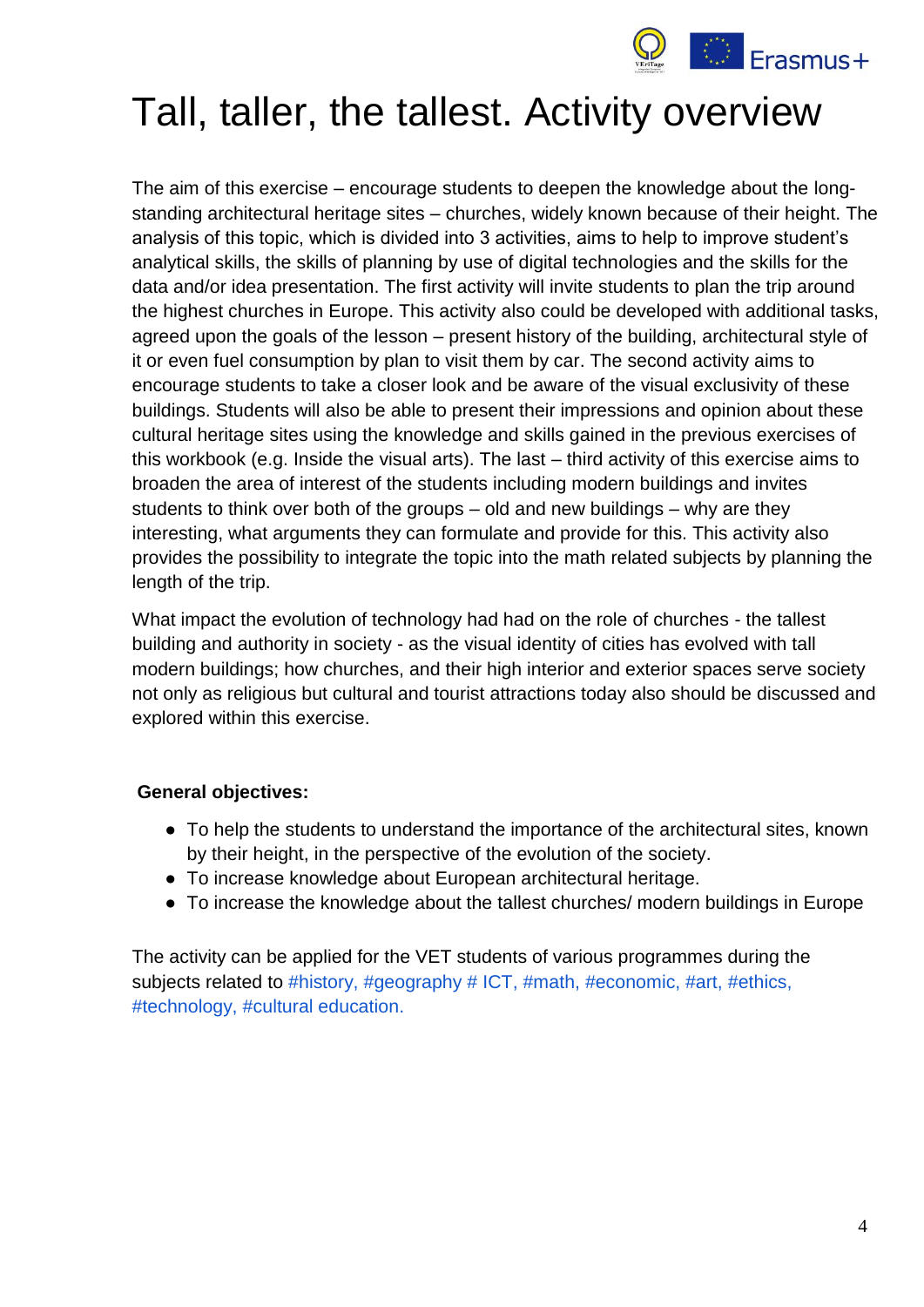

## **Descriptive activity sheet**

### <span id="page-4-0"></span>**Activity 1 "Tallest in Europe. Tour around"**

**Resources for the activity implementation.** Network, computer.

Activity starts by introducing the situation, the students have to empathize with: *Put yourself in the shoes of a guide. You have to organize the trip to your friends around the 5 tallest churches in Europe Union. Plan the route:*

- *1. Find 5 tallest churches in Europe.*
- *2. Offer the 2 possible routes:*
	- *from the smallest to tallest*
	- *from the nearest to farthest*

*The starting point of your trip should be the location of the school. Use the Google map (or other similar programme) to present your findings.*

#### **Results of the activity.**

Facts about the tallest 5 tallest churches in Europe found/ /presented (possible example provided below).

Route from Vilnius St. Anne Church: [http://www.vilnius-tourism.lt/en/what-to-see/places-to](http://www.vilnius-tourism.lt/en/what-to-see/places-to-visit/churches/church-of-st-anne/)[visit/churches/church-of-st-anne/](http://www.vilnius-tourism.lt/en/what-to-see/places-to-visit/churches/church-of-st-anne/) to Kaunas Chirst's Resurrection Church: <https://visit.kaunas.lt/en/see-and-do/top/kauno-paminkline-kristaus-prisikelimo-bazilika/>

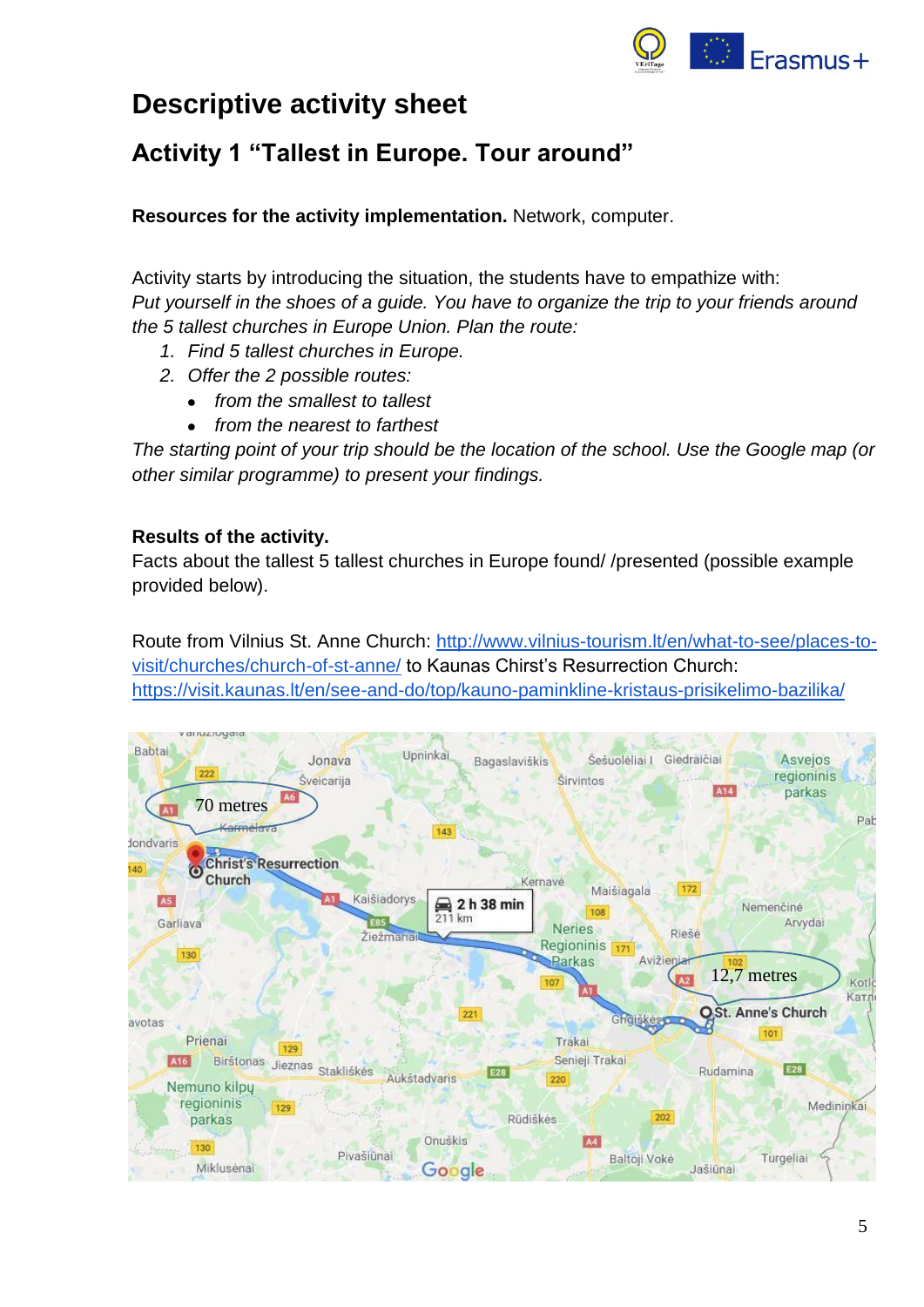

#### **Recommendations for the teacher:**

- The exercise can be organized as a group work or individual task by the need.
- The learners, working in the group, have to find required info, check the reliability of the digital source (for example, visit few similar sources), summarize it and present to classmates orally. In order to verify the reliability of the information presented, you can give an additional task to provide information about the sources used in the search.
- Define the length appointed for the information search according to the students pre-entry level.
- Decide on the language of the presentation in line with the learning subject and lesson goals defined.
- According to the topic of the lesson / available time we recommend to ask the students to add additional info to the routes: possible means of the transport, other possible sites of the cultural heritage on the planned route.
- We also recommend deepening the knowledge in a cultural heritage area provide information about the height of each building in measures of length used in ancient times of the country where it is located.

This activity should help students to broaden their geographical knowledge also knowledge about architectural monuments – churches, famous by building height, also develop these [key competences:](https://eur-lex.europa.eu/legal-content/EN/TXT/?uri=uriserv:OJ.C_.2018.189.01.0001.01.ENG)

#### **Mathematical competence and competence in science, technology and engineering, by developing their skills:**

● to apply basic mathematical principles and processes in everyday contexts at the learning process.

#### **Digital competence, by developing their skills:**

- to use digital technologies to support their communication;
- to use digital technologies towards learning goals;
- to use, access, filter, evaluate and share digital content;
- to engage with new software.

#### **Cultural awareness and expression competence, by developing their skills:**

- to acquaint and apply knowledge about European cultural heritage sites;
- to understand the different ways of communicating ideas in an architectural form.

#### **Personal, social and learning to learn competence, by developing their skills:**

- to work with others in a constructive way;
- to focus, deal with complexity, critically reflect and make decisions.

#### **The evaluation of the activities of this stage:**

Based on the tasks of this activity, we suggest a number of assessment criteria that may be applicable during this stage.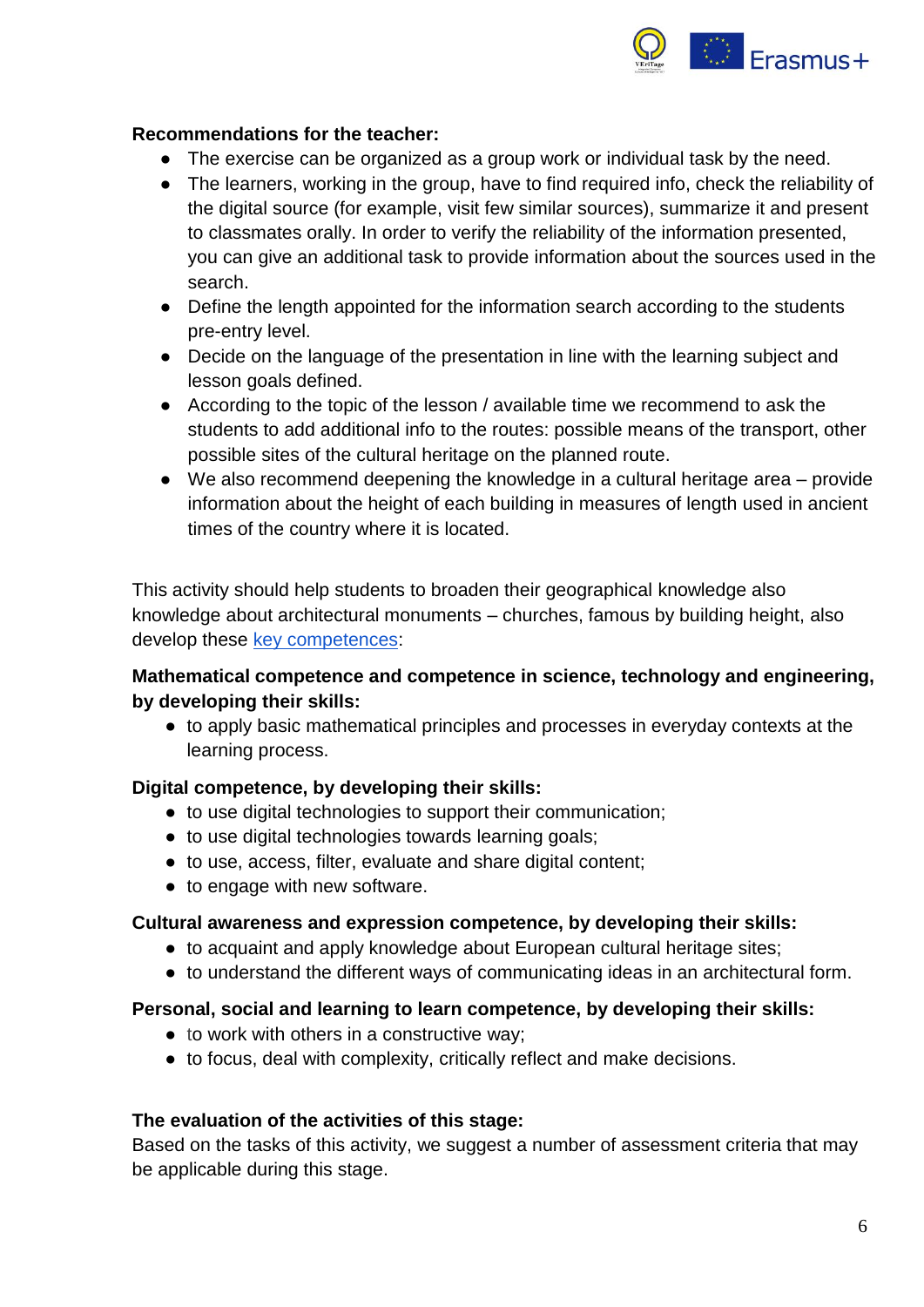

1. Assessment in relation to the requirements of the particular subject (Math: correct distance calculation / height comparison, ICT: preparation and presentation the route).

2. The whole task can be evaluated in the frame of group workflow – are the students involved in the activity, do they understand the task and can present their findings during it. The main criteria of such task evaluation should be presented to the class:

- ability to find information about the tallest churches in Europe;
- $\bullet$  ability compare facts height of the building;
- $\bullet$  ability to plan the route;
- ability to present findings and ability to argue the answer.

3. Use / refinement of skills attributed to specific key competences areas during this exercise also ability to apply the pre- and gained knowledge of different subjects.

**Recommended evaluation of the skills related to the mathematical competence and competence in science, technology and engineering, by developing their skills:**

- mathematical knowledge (comparing heights, calculating distance) applied correctly;
- mathematical quantities were compared in the correct way.

#### **Recommended evaluation of the skills related to the digital competence:**

- search engines where exploited;
- validity and reliability of information was checked;
- creativity to use the digital technologies to present the findings are presented in the correct and creative way.

#### **Recommended evaluation of the skills related to the personal, social and learning to learn competence:**

● ability to deal with complexity and make reasoned decisions were demonstrated.

#### **Recommended evaluation of the skills related to the cultural awareness and expression competence**

• information about the planned route through the 5 tallest churches in Europe includes relevant information about cultural heritage sites.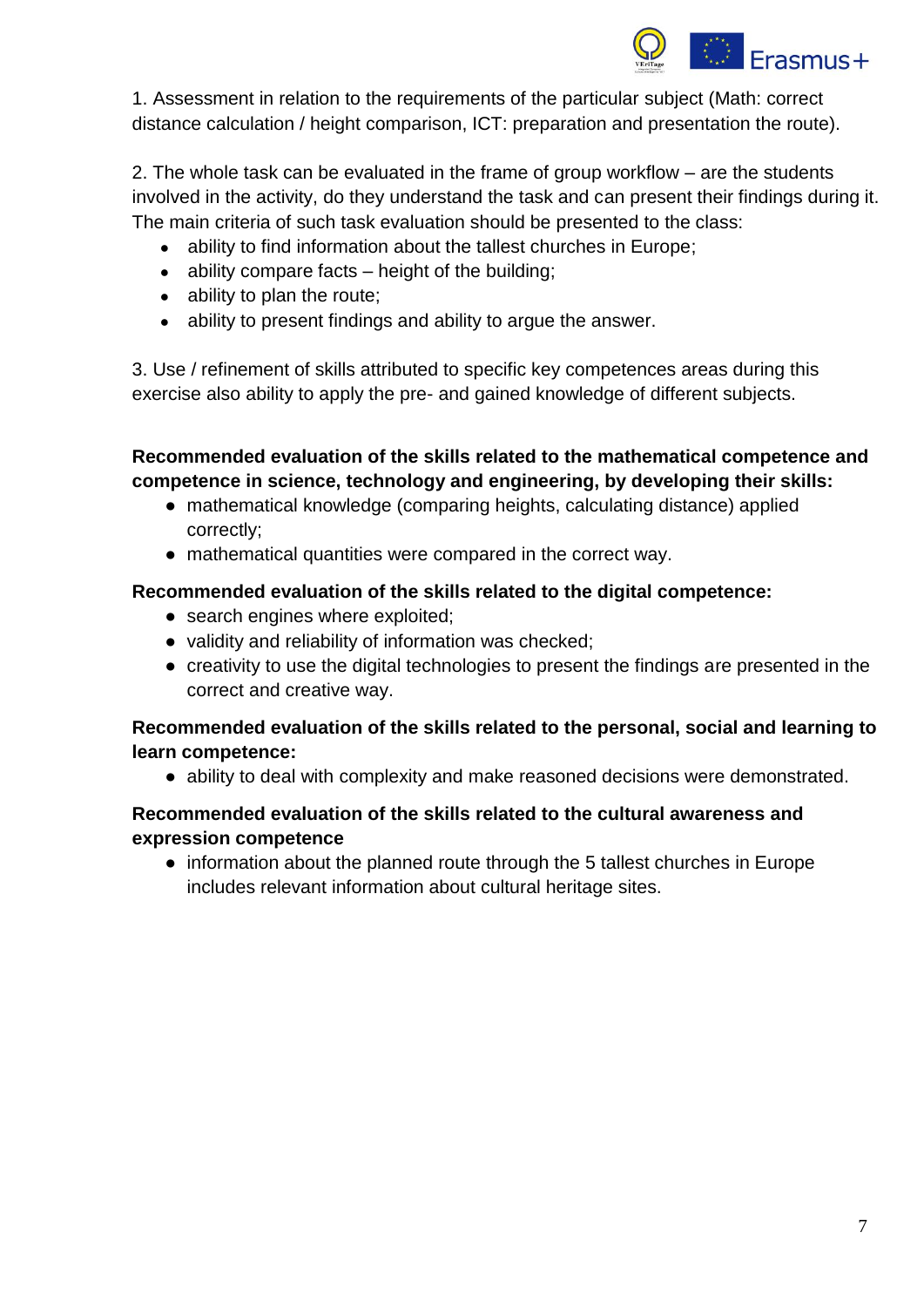

### <span id="page-7-0"></span>**Activity 2 "Tallest in Europe. The lost puzzle part"**

**Resources for the activity implementation.** Network, computer.

Task starts by dividing the class into pairs. The students have to use the same list of the tallest churches in European Union (or extend it), made in the previous activity. Each student has to prepare the task for the classmate:

- save the pictures of 3 chosen churches from the list;
- snip the part from each of them (use e.g. Microsoft Windows Snipping Tool);
- make a list (table) of them and email to your friend. We recommend creating the pairs from the students sitting far from each other – in this case they won't be able to see the primary picture.

After receiving the email, each member of the pair has work on the received list:

- identify the object from which the detail was snipped;
- present the full photo and short description (history, uniqueness of the site, other interesting info) about one of them.







Vilnius St. Anne Church: [http://www.vilnius-tourism.lt/en/what-to-see/places-to](http://www.vilnius-tourism.lt/en/what-to-see/places-to-visit/churches/church-of-st-anne/)[visit/churches/church-of-st-anne/](http://www.vilnius-tourism.lt/en/what-to-see/places-to-visit/churches/church-of-st-anne/)

**Results of the activity.**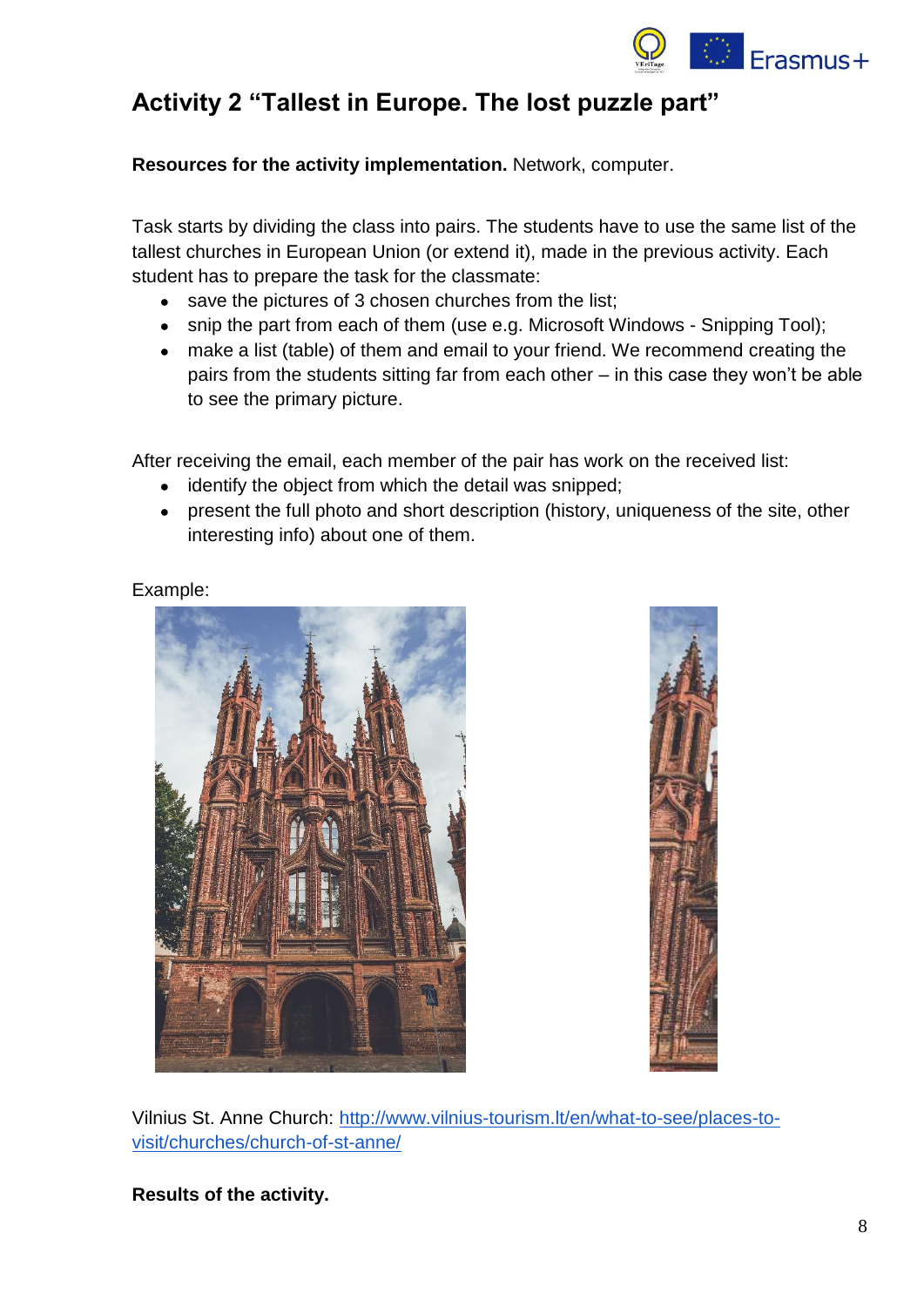

Identification of 3 architectural sites / collection / presentation of the important info about one them.

This activity should help students to broaden knowledge about architectural monuments and they features also develop these [key competences:](https://eur-lex.europa.eu/legal-content/EN/TXT/?uri=uriserv:OJ.C_.2018.189.01.0001.01.ENG)

#### **Literacy competence, by developing their skills:**

- to identify, understand, interpret facts and opinions in written and oral form by preparing the presentation about the church;
- to use visual and digital materials across disciplines and contexts, in a national and foreign language, by integrating intercultural competences;
- to formulate and express findings and arguments in a convincing way appropriate to the context, demonstrate critical thinking and ability to assess and work with information;
- to understand and use language in a positive and socially responsible manner.

#### **Digital competence, by developing their skills:**

- to use digital technologies to support them towards goals set;
- use of different devices, software, and network.

#### **Personal, social and learning to learn competence by developing their skills:**

- to work with others in a constructive way;
- to focus on provided information and make decisions.

#### **Cultural awareness and expression competence by developing their skills:**

- to understand the different ways of communicating ideas to the audience within digital form;
- to understand how architectural sites can be a way to both view and shape the world.

#### **The evaluation of the activities of this stage:**

Based on the tasks of this activity, we suggest a number of assessment criteria that may be applicable during this stage.

1. Assessment in relation to the requirements of the particular subject (e.g. ICT: work with the photo, art: identification of the architectural style).

2. The whole task can be evaluated in the frame of group workflow or individual work – are they engaged in the activity, demonstrate effort to implement it, present the findings in a creative way.

3. Use / refinement of skills attributed to specific key competences areas during this exercise also ability to apply the pre– and gained knowledge of different subjects.

#### **Recommended evaluation of the skills related to the literacy competence:**

• the presentation is in line with the provided task;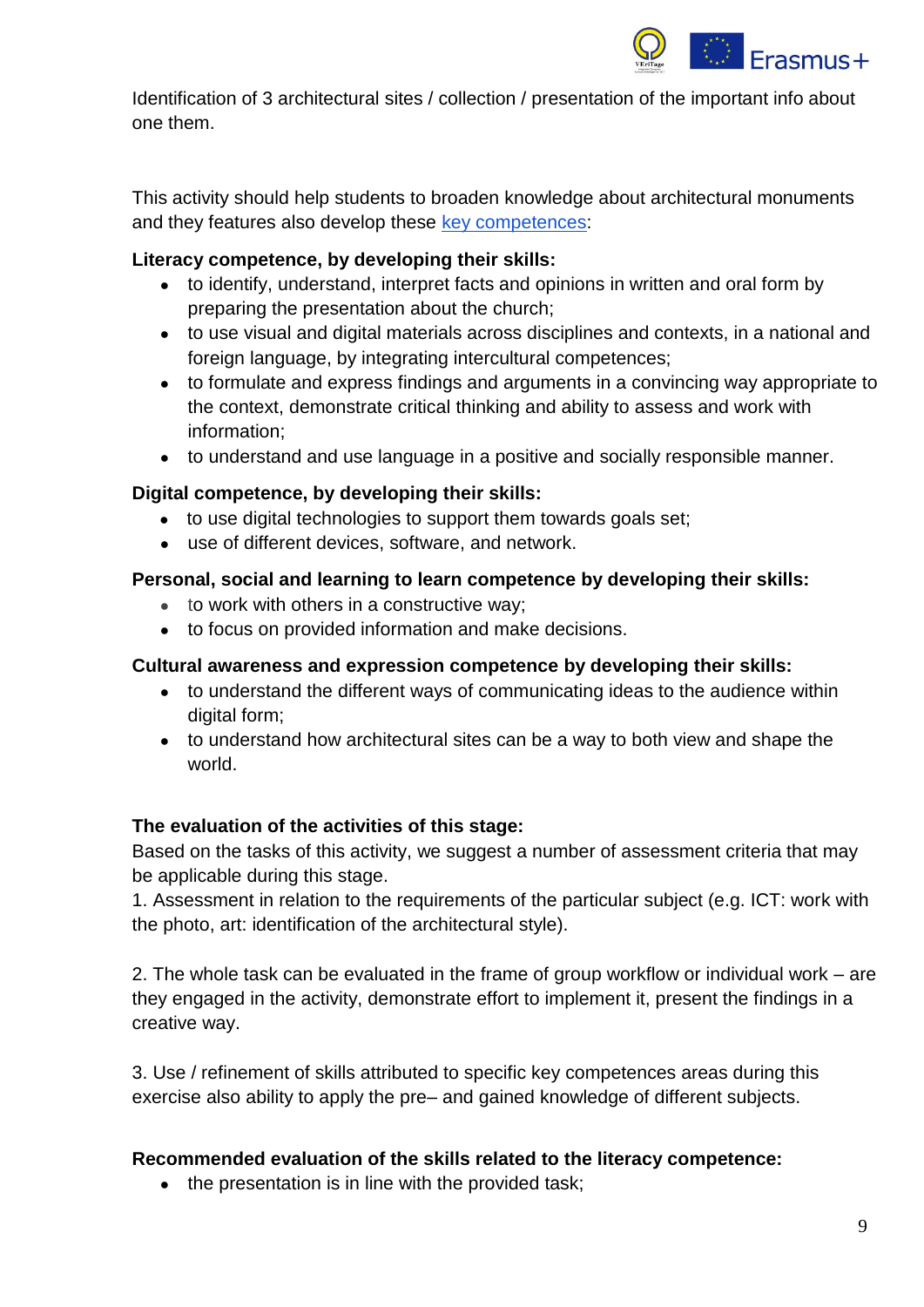

- different sources used to collect information;
- the all required info is presented;
- the provided info is essential, clear, valid and systemized;
- the path of the narrative is clear, catching the attention of the audience.

#### **Recommended evaluation of the skills related to the digital competence:**

• search engines/ software programs were exploited correctly.

#### **Recommended evaluation of the skills related to the personal, social and learning to learn competence:**

● ability to identify one's capacities, focus, deal with complexity, critically reflect and make decisions was demonstrated.

#### **Recommended evaluation of the skills related to the cultural awareness and expression competence**

● ability to use information obtained in previous stages of the activity during the presentation was demonstrated.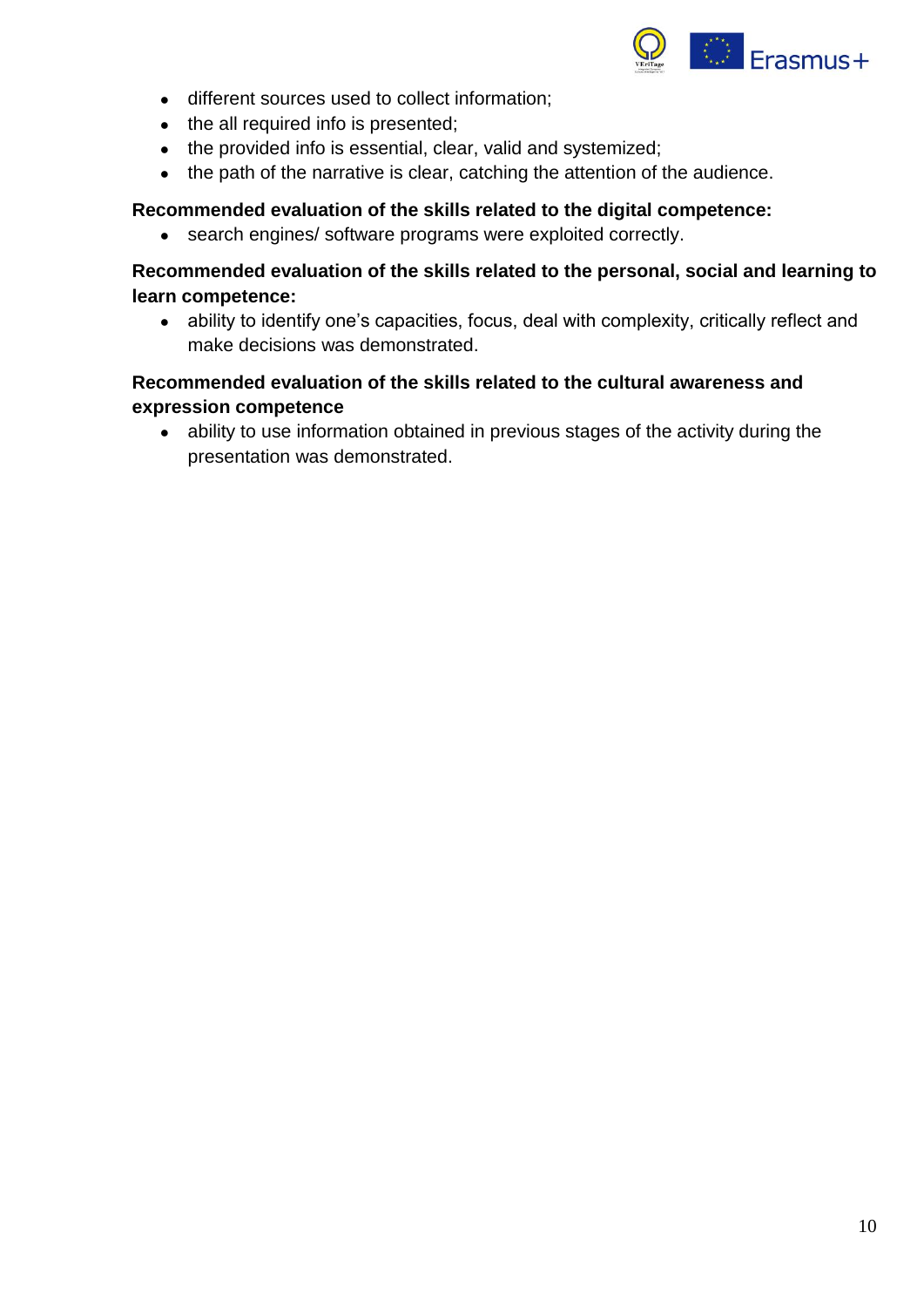

## <span id="page-10-0"></span>**Activity 3 "New meets old"**

**Resources for the activity implementation.** Network, computer, projector.

Activity starts by introducing the situation, the students have to empathize with:

*You and Your friends are thinking of visiting the tallest buildings in Europe. Part of the group would like to see historical sites – churches, the other part insist on the tour around the modern buildings, significantly taller than the older ones. After the long discussions, you decided to make a compromise – plan a tour around 10 sites, which includes both of them. The main criteria for preparing to convince Your friends – argument why should we visit this object? Choose, by your opinion, the most important one, draw and present the route. Try to calculate – how long it will take (by bus and/ or train, plane).*

#### **Results of the activity.**

Rout, including 10 tall (-est) architectural sites is presented and described.

#### **Recommendations for the teacher:**

We recommend to use the same ones as listed in the activity 1.

This activity should help students to broaden knowledge about unique buildings in Europe also develop these [key competences:](https://eur-lex.europa.eu/legal-content/EN/TXT/?uri=uriserv:OJ.C_.2018.189.01.0001.01.ENG)

#### **Literacy competence/ Multilingual competence, by developing their skills**

- to identify, understand, interpret information in the different sources in written/digital form;
- to use visual and digital materials across disciplines and contexts, in a national and foreign language, by integrating task related competences;
- to formulate and express findings and arguments in a convincing way appropriate to the context through critical thinking and ability to assess and work with information;
- to understand and use language in a positive and socially responsible manner.

#### **Digital competence, by developing their skills:**

- to take a critical approach to the validity, reliability and impact of information and data made available by digital means;
- use of different devices, network and assistive software;
- to use digital technologies to support them towards goals set.

#### **Cultural awareness and expression competence, by developing their skills:**

- to acquire and / or use knowledge of European architectural objects;
- to present arguments comparing modern and ancient architecture;
- to portray different forms of architecture art.

#### **Personal, social and learning to learn competence, by developing their skills:**

- to think critically and make reasoned decisions;
- to find, systematize and use relevant information to implement the task;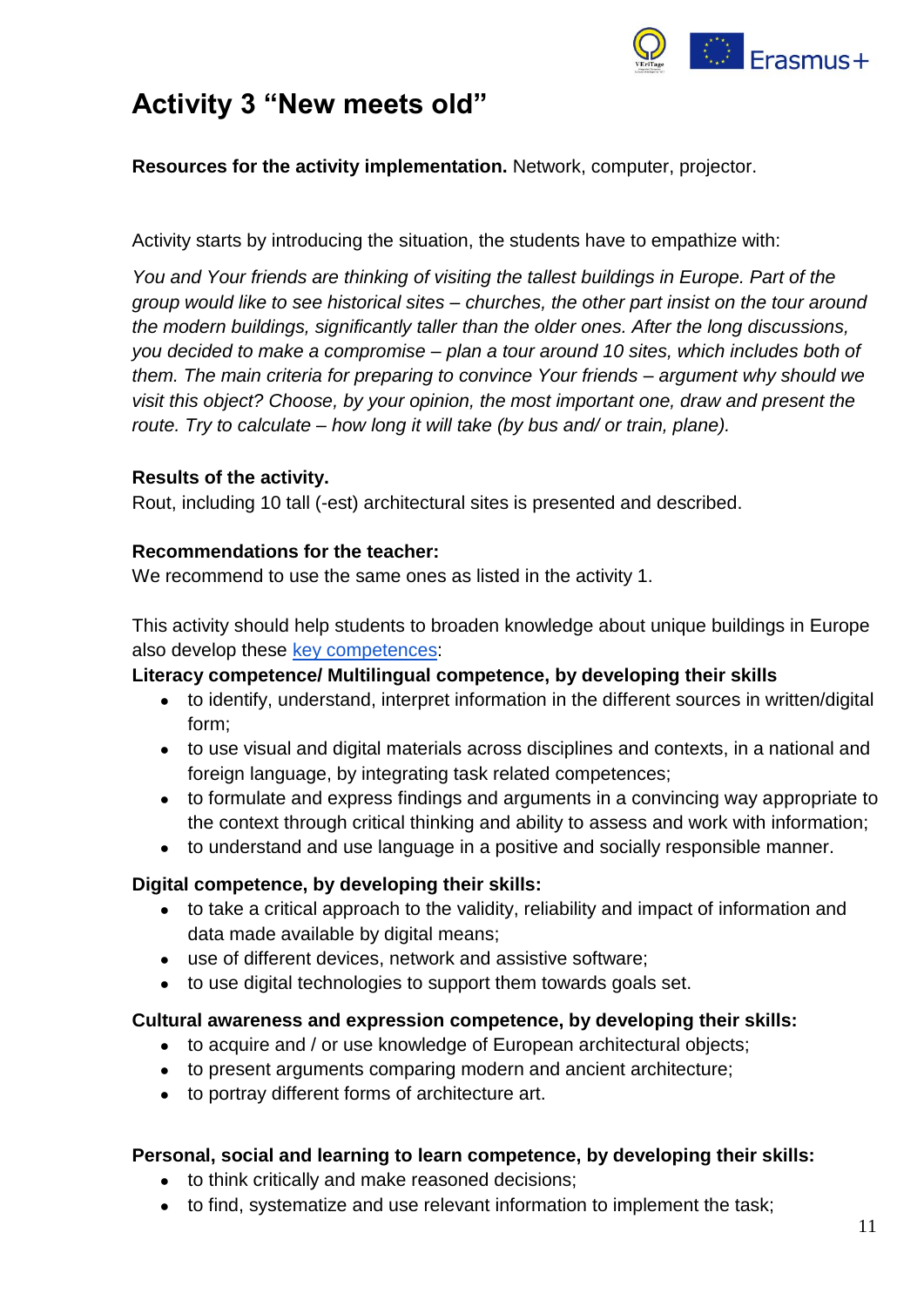

• to work in the group and individually, follow the constructive arguments and other opinion in a respective way to make a joint decision.

#### **Entrepreneurship competence, by developing their skills:**

- to apply planning and strategic thinking skills purposively for the route preparation;
- to apply proper time and transport means planning techniques to organize the route.

#### **The evaluation of the activities of this stage:**

Based on the tasks of this activity, we suggest a number of assessment criteria that may be applicable during this stage.

1. Assessment in relation to the requirements of the particular subject (e.g. geography: the correct route, other available info provided e.g world directions, coordinates, math: calculation of the necessary time for the route).

2. The whole task can be evaluated in the frame of group workflow or individual work. The main criteria of such task evaluation should be presented to the class:

- comprehensive and reasoned presentation of the created route, ability to engage the audience;
- ability to communicate constructively with the audience and answer the questions.

3. Use / refinement of skills attributed to specific key competences areas during this exercise also ability to apply the pre- and gained knowledge of different subjects.

#### **Recommended evaluation of the skills related to the literacy/multilingual competence:**

- various sources have been used for presentation, the information contained in them has been systematized and presented according to the requirements of the task;
- the sources used for the presentation have been critically evaluated for their reliability;
- arguments of the route choice were presented, appropriate language style and context was used;
- the presentation includes an extensive vocabulary, there is no grammatical or stylistic errors;
- arguments and ask constructive questions are provided with the respect for the interlocutor/group.

#### **Recommended evaluation of the skills related to the digital competence:**

- ability to use search engines/ appropriate software was demonstrated;
- critical approach to the validity and reliability of information used for the presentation;
- creativity applying digital technologies to create a comprehensive content and present it.